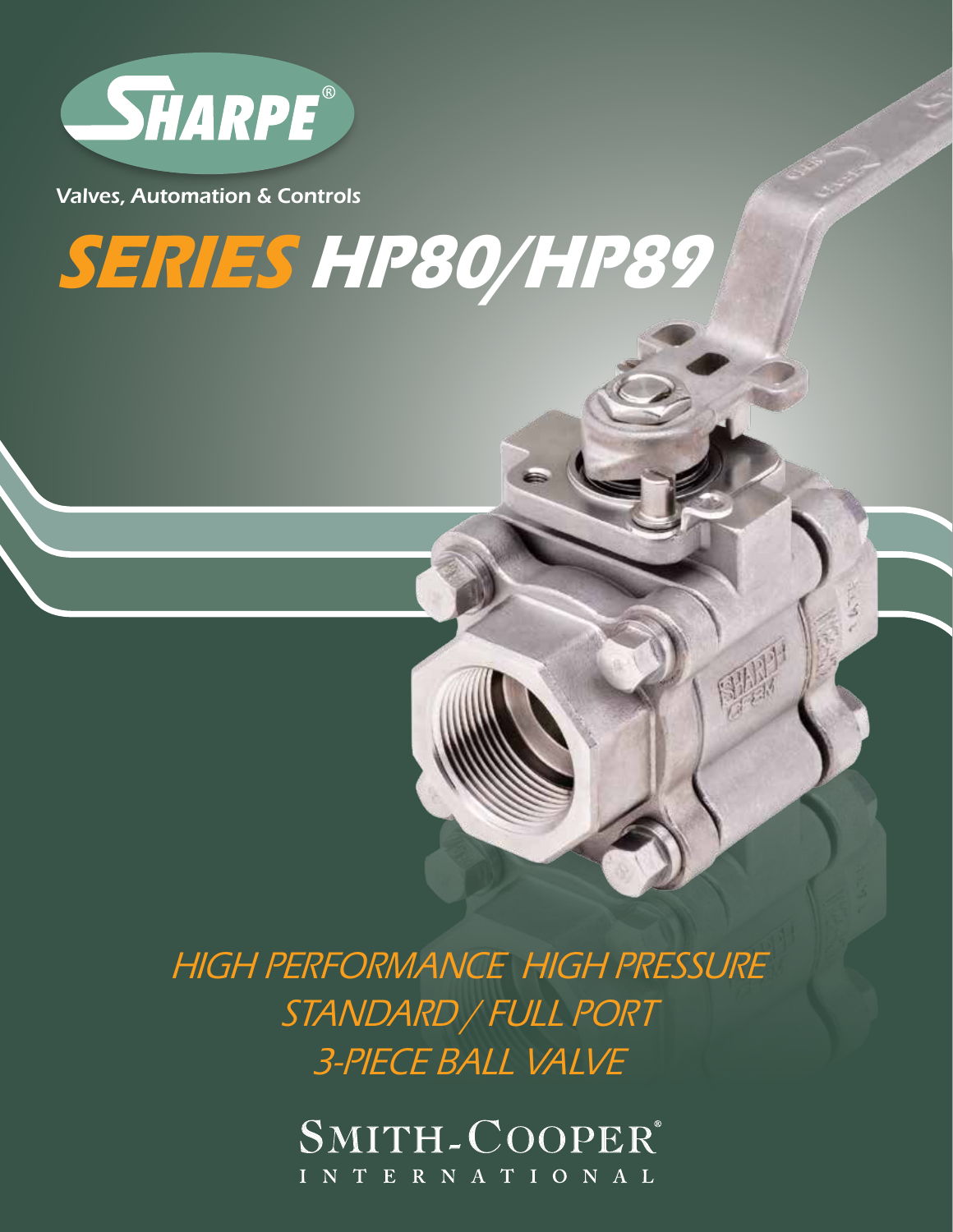## **Design & Features**

#### **Body Material**

316 Stainless Steel & Carbon Steel

#### **Rugged Body and End Pieces**

Rugged body, with higher and deeper stem packing area to allow for more stem seals.

Two cast bosses for optional fugitive emission ports.

Larger ISO 5211 bolt pattern for handling higher valve torques.

#### **Heavy Duty Stem Design**

Stem diameters have been increased to meet the higher torque requirements of the most demanding applications.

Stem to ball contact area is wider and larger, allowing the valve to be used for higher torque applications.

#### **Floating Ball Design**

Solid stainless steel ball with wide selection of configurations for a variety of applications including; diverting, mixing, controlling, flushing, purging and more.

Floating ball seals on the downstream seat, reducing torque and assuring a bubble-tight shutoff.

#### **Tongue and Groove Design**

Fully encapsulated body seals, allowing ends to be welded in-line, without time consuming and labor intensive disassembly.

Design compensates for bolt expansion and reduces the chance of external leakage.

Helps prevent seal ruptures in high pressure, cryogenic or steam applications.

#### **Larger Bolt Design**

Larger diameter body bolts. Encapsulated body bolts for added protection and wash down applications.

### **ISO 5211 Top-Works Compatibility**

The top-works offer compatibility for mounting a wide range of accessories.

Sharpe® actuators and accessories may be retrofitted on existing valves without disruption of line integrity.

#### **Unique Handle**

A unique cast stainless steel handle specially designed to accommodate locking devices and high operating torques.

A comfortable, ergonomic, non-slip, hand grip design.

Handle length according to API 608 requirements.

#### **Tamper Proof Locking Device**

All Sharpe® Valves come standard with a lockable handle. The optional, Sharpe® exclusive, tamper proof locking device cannot be removed with a lock in place. When not being used with a lock its springs ensure the locking device snaps into place in the open or closed position to prevent accidental operation.

#### **Stem Sealing**

#### **Increased Stem Sealing Area**

Allows for a range of sealing combinations for severe applications and other stringent design demands. **Live-Loaded Stem**

Two pairs of concave and opposing spring washers provide additional compensation for seal wear.

#### **Safe Design**

Blowout proof stem ensures the stem cannot be blown out by accidental medium pressure rise.

#### **Wear Resistance**

The thrust washer is either metallic for higher temperatures and wear resistance, or PEEK for lower temperatures

#### **Anti-Static**

Static build-up discharges by anti-static device in stem or the metallic thrust washer.

#### **Stem Assemblies**

#### **Various stem assemblies are available based on application requirements.**

*Standard* – a multiple pack of Chevron "V" shaped stem seals for better sealing in TFM® or Nova materials. *High Temperature* – double pack of flexible graphite seals for sealing under high temperature conditions. *Fugitive Emission* – 2-pack stem seals in PTFE or graphite, with lantern ring to allow leak detection through the emission port(s).

*High Cycle* – unique design for demanding high cycle applications that consist of multi-system sealing devices in the stem bonnet.

Smith-Cooper International • Toll Free (877) 774-2773 • Fax (708) 562-9250 • www.smithcooper.com

www.sharpevalves.com 17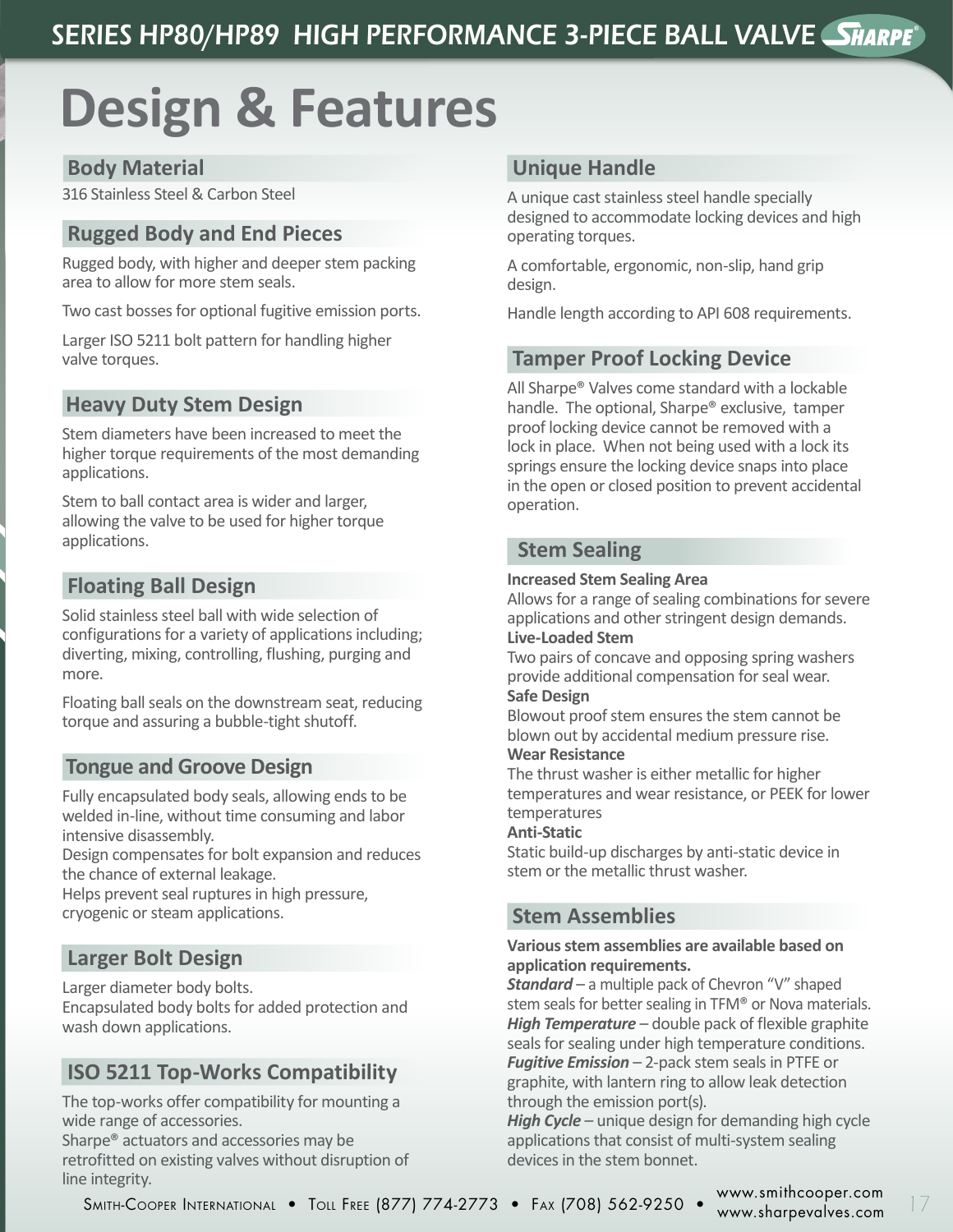

#### **Pressure-Temperature Ratings Series HP80/89**

 withstand pressure up to 6000 PSIG depending on valve size and class rating. Has a temperature range of -70°F to

180°F (-57°C to 82°C).